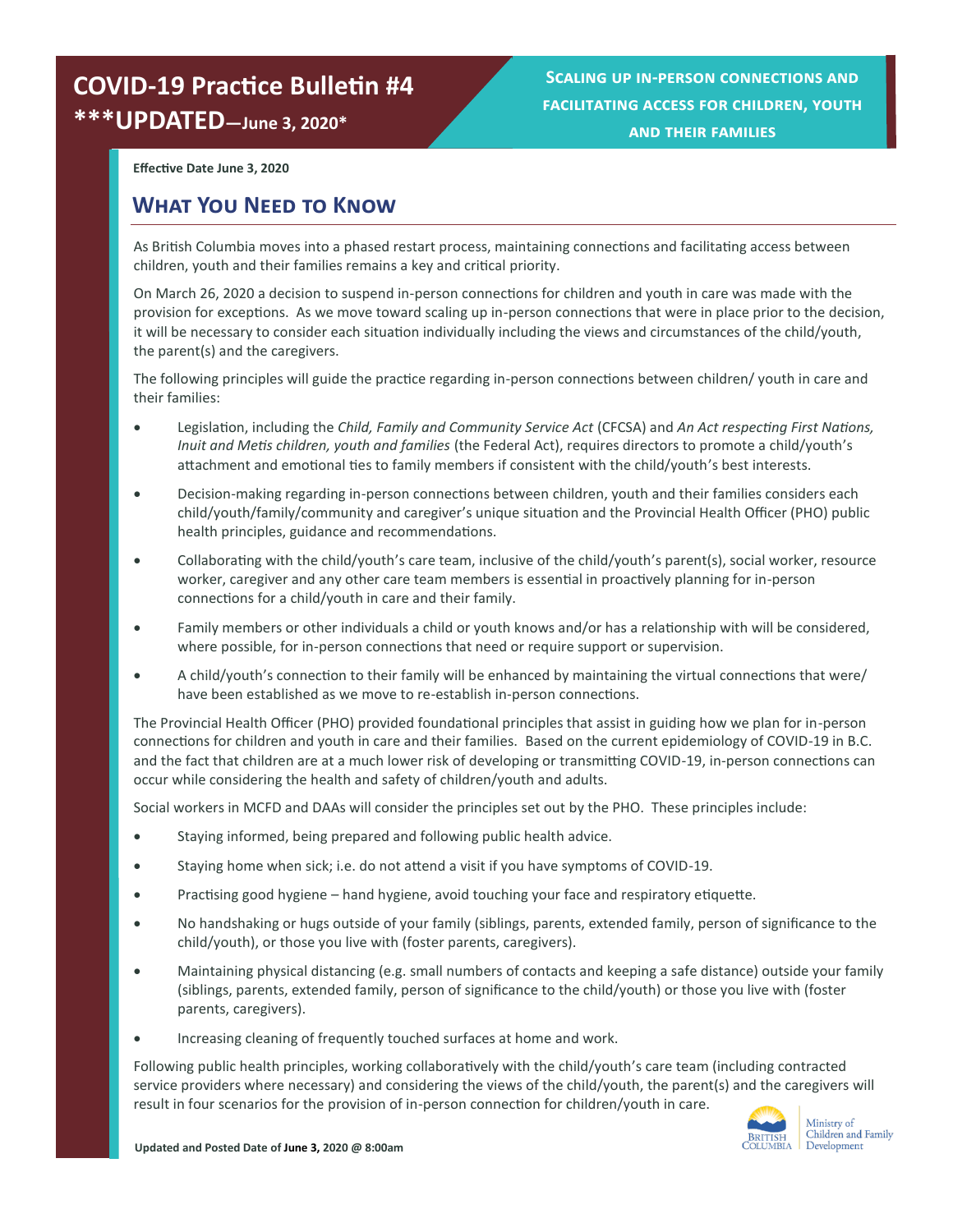# **COVID-19 Practice Bulletin #4**

**Scaling up in-person connections and facilitating access for children, youth and their families**

### **What You Need to Know**

Effective June 3, 2020, efforts to increase and/or maintain connections while keeping the risk of spreading COVID-19 relatively low, include four scenarios:

- 1. In-person connections that have been occurring through an exception since March 26, 2020 can continue through regular case planning rather than through exception and may increase, depending on the unique circumstances of the child/youth, family or caregiver.
- 2. In-person connections for children and youth in care with their families that were occurring prior to Covid-19 can resume provided public health principles to reduce spread of COVID-19 can be followed.
- 3. When there are circumstances impacting the ability to facilitate in-person connections for children and youth in care with their families (including COVID related health and safety concerns, contracted service providers capacity to support etc.), social workers will explore mitigation strategies in collaboration with the child/youth's care team, including the resource worker, parent(s) and caregivers and in consultation with their Team Leader (supported by Consultant/Analyst/Director of Practice as needed) to mitigate any concerns related to COVID-19 so that the in-person connection can occur. If the issues are related to the availability of contracted services, please ensure that you connect with the contract manager to explore options/alternatives.
- 4. When there are exceptional circumstances, where in-person connections are not possible for children and youth with their family because of COVID-19 related health and safety concerns; and there are no available mitigation strategies, these circumstances will need further review by MCFD Director of Operations (DOO) or DAA Manager.

The MCFD Team Leader will need to speak with their DOO who will consult with their designated director. If the designated director confirms the exceptional circumstance they will forward the completed template to the Provincial Director of Practice, Michelle Wywrot with a cc to the Executive Director of Practice, Joanne White.

The DAA Team Leaders will need to speak with their manager and/or Executive Director who will forward the completed template to Samantha Cocker, the Designated Director for DAAs in Aboriginal Services Branch to confirm the exceptional circumstance.

#### **Mitigation strategies could include (***not an exhaustive list***):**

- Visiting outdoors at home on decks or in backyards.
- Going hiking/walking.
- Picnic outings with use of personal picnic blankets to promote physical distancing.
- Arranging an alternate person for drop off or pick up.
- Asking parents to physically distance from other adults during the visit (caregiver, service provider etc.)
- Making sure the child/youth has hand sanitizer and wipes in their backpack and uses them prior to visiting, before entering the vehicle or building and upon returning home.